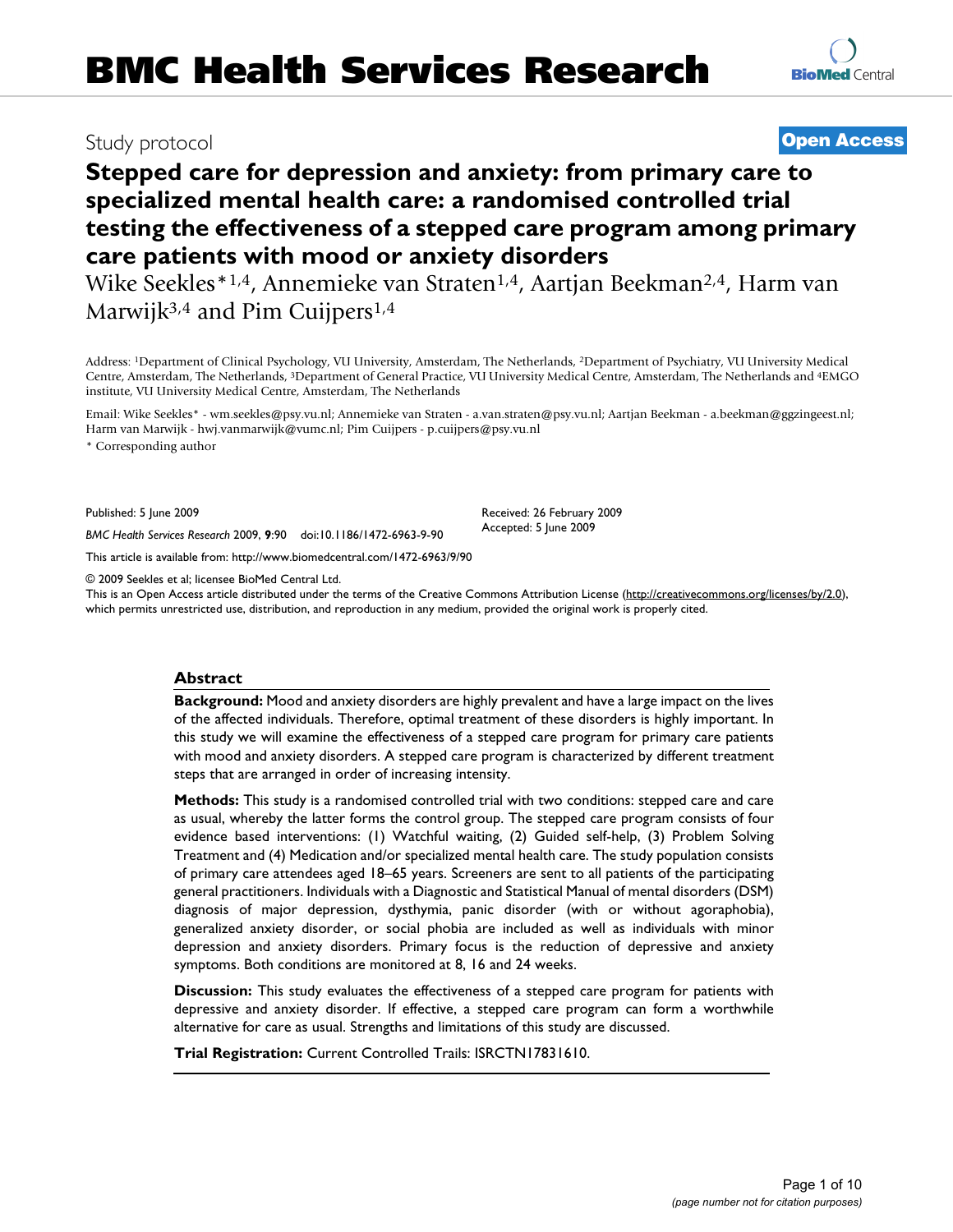# **Background**

Depressive and anxiety disorders are highly prevalent [1]. Currently, depressive disorders are the fourth disorder worldwide in terms of disease burden, and will be the disorder with the highest disease burden in high-income countries by 2030 [2]. Anxiety and depression can cause serious functional impairment, reduced quality of life [3,4], high levels of public service usage and huge economic costs [5,6]. Comorbidity is high among psychiatric disorders in general [1]. Almost half of the people who have ever suffered from a psychiatric disorder have had more than one. Comorbid anxiety is the rule rather than the exception with up to 60% of the patients with major depressive disorder also suffering from an anxiety disorder [7]. Because of this high comorbidity and the difficulties in distinguishing the two disorders without extensive diagnostic interviews, this study includes individuals with depressive disorders as well as with anxiety disorders.

There are ongoing discussions regarding the effectiveness of the management of common mental health problems in general practice settings. Both anxiety disorders and depression can be treated effectively by pharmacotherapy as well as psychotherapy [8-15]. Although evidence based clinical guidelines are available, initiation and adherence to effective treatment are usually poor [16-19]. Mood and anxiety disorders often remain unrecognised and therefore untreated in primary care [20]. Furthermore, it has been demonstrated that even when depression has accurately been recognized, still only few patients receive adequate care [19]. According to several studies [21-23] many patients receive antidepressants immediately after the diagnosis was determined, however, only few patients receive adequate dosage and duration of (antidepressant) medication. Approximately 30% of depressed primary care patients stop using antidepressant medications within the first month of treatment, while only 40% reach the recommended therapeutic dosage of antidepressant medication [24]. It is also important to note that the majority of primary care patients prefer psychotherapy as a treatment [25]. Clearly, the gap between research findings and clinical practice is wide in the management of depression in primary care [26].

Through its objective of initiating interventions at the right time and as adequately as possible, the stepped care model could provide a solution for the problem of applying effective, evidence based care for depression and anxiety. Care is offered not earlier or more intense than necessary and not later or less intense than needed [27,28]. In a stepped care model, all patients start with an evidence-based treatment of low intensity as a first step. Progress is monitored and patients, who do not respond adequately can 'step up' to a subsequent treatment of higher intensity [29]. An important feature of the stepped

care model is that the model is self-correcting. Self-correcting means that the results of treatments and decisions about treatment provisions are monitored systematically and where necessary changes are made ('stepping up') if current treatments are not achieving significant health improvement [27]. A care manager coordinates a stepped care program, preferably a paraprofessional who supports the primary care clinic handling psychiatric problems. In The Netherlands the most likely candidate for this role is a psychiatric nurse. This care manager coordinates the monitoring of the patients, provides the first treatments in the stepped care model and refers the patient to the appropriate mental health care specialist if necessary.

Although the stepped care model seems to be a promising care model [27-30] to increase the effectiveness and efficiency of the mental health system, its effectiveness compared with care as usual (CAU) has not been studied yet [27-29]. We will describe the protocol of a study on the (clinical) effectiveness of this program versus care as usual with patients who are diagnosed with a minor or major mood and/or anxiety disorder.

# **Methods**

# *Study design*

This study is a randomised controlled trial. We recruit patients by screening all patients of the participating GPs during an inclusion period of 1,5 years. All patients with a positive screen for depression and/or anxiety are screened again after 4 to 6 weeks. Those with a second positive screening (baseline) are contacted by telephone for a diagnostic interview. During this interview all in- and exclusion criteria are checked. Those who are eligible for participation are being asked for informed consent to participate in the study. All patients who give informed consent are subsequently randomised to either (1) stepped care or (2) care as usual. All patients are asked to fill out questionnaires again after 8, 16 and 24 weeks. The study protocol, information brochure and informed consent are approved by the Medical Ethics Committee of the VU University Medical Center (registration number 2006/248).

# *Inclusion and exclusion criteria*

We include adults aged 18 – 65 years with one or more of the following DSM-IV diagnoses: major depression (single episode or recurrent), dysthymia, panic disorder (with or without agoraphobia), social phobia or generalized anxiety disorder, including comorbid diagnoses. We also include patients with a minor depression or a minor anxiety disorder. We use the DSM-IV research criteria to define minor depression. The main difference between the criteria of minor and major depression is that for minor depression only two to four out of nine symptoms have to be present, of which at least one has to be a core symptom (depressed mood or markedly diminished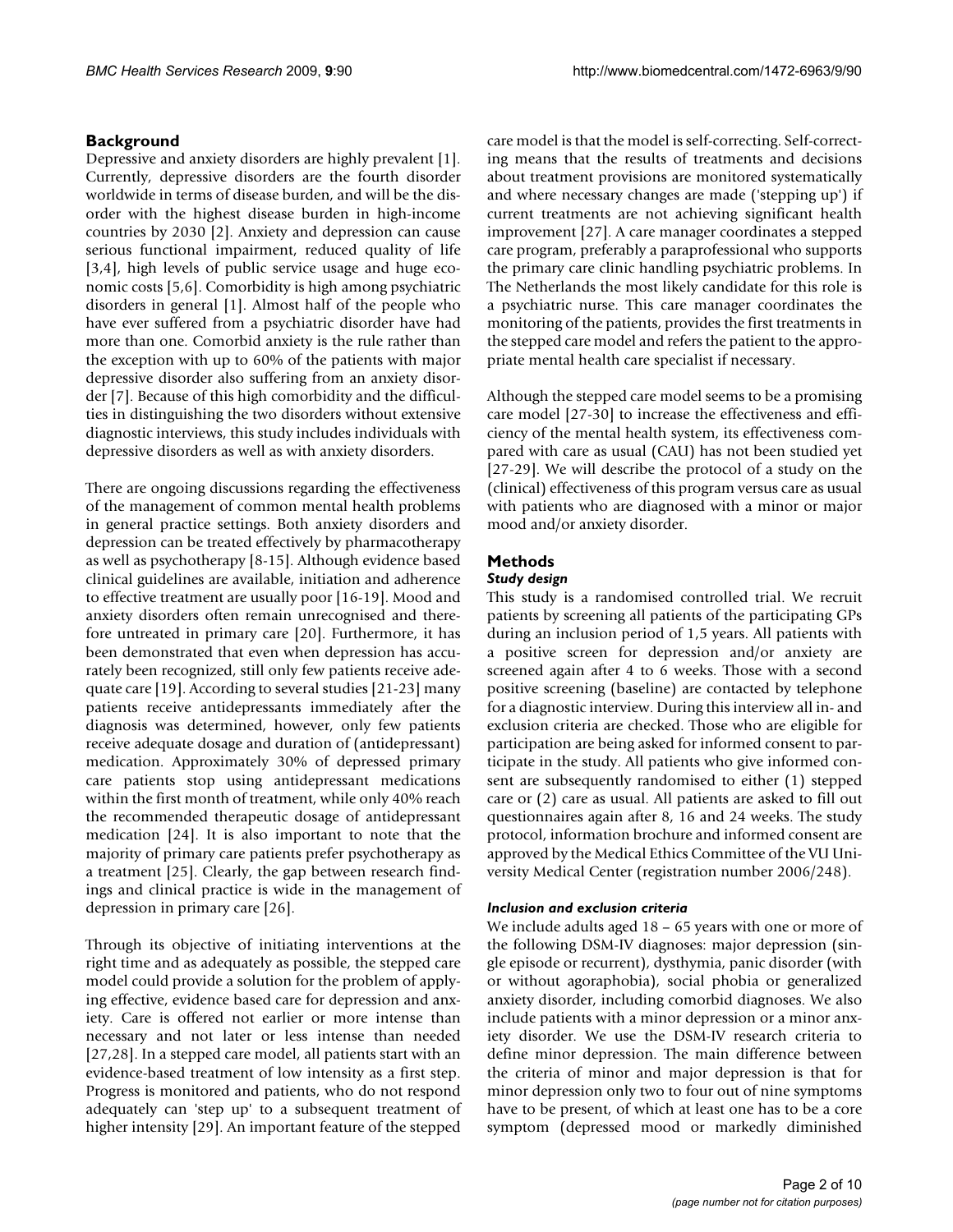interest or pleasure in all, or almost all, activities). As there are no DSM criteria, we define a minor anxiety disorder as a score of 12 or more on the Hospital Anxiety and Depression Scale [31] and dysfunctioning in daily life (household, work and/or social relations). Exclusion criteria are psychotic or bipolar disorder, current (< 2 months) treatment (medical/psychotherapy) for psychological problems, prominent suicide ideation, severe alcohol problems (> 20 on the Alcohol Use Disorders Identification Test (AUDIT)[32], no motivation for treatment and insufficient knowledge of the Dutch language.

#### *Recruitment*

# *Recruitment of GPs*

In the present study we collaborate with two mental health centers in Amsterdam (GGZ inGeest and Mentrum). Both of these mental health centers employ psychiatric nurses and psychologists, who work for a few hours per week in a GP practice. Usually, GPs refer patients to these psychiatric nurses/psychologists for short-term treatments. First we want to approach psychiatric nurses and psychologists and secondly we want to invite the corresponding GPs to collaborate in this study.

# *Recruitment of patients*

Patients are recruited by screening all patients of the participating GPs during the inclusion period of 1,5 year. All patients with a positive screen for depression and/or anxiety are assigned to a watchful waiting period of 4 weeks. After 4 weeks every patient is screened again to exclude the patients who recover spontaneously. This second screener is the baseline questionnaire (T0) and is sent to each patient together with general information about the project and an informed consent form. Two weeks later the patients are approached for a diagnostic interview (Composite International Diagnostic Interview: CIDI) [33] by telephone to check for in- and exclusion criteria. Patients who meet the inclusion criteria *and* return their informed consent are randomised.

## *Randomisation*

Randomisation takes place at an individual level. Patients are randomised into two groups, stratifying by care manager and using blocks of 4 to prevent overburdening the care managers. An independent researcher not involved in the current project uses computer generated block randomisation to produce sealed envelops. After every inclusion the researcher opens a sealed envelop.

#### *Intervention*

The stepped care intervention consists of four steps: *(1) Watchful waiting*. Patients with mood and anxiety disorders often recover spontaneously over time [34]. In the first step the patients receive no treatment for four weeks. In this project, only patients who still show symptoms of anxiety/depression after the watchful waiting period, are included. They start with (2) *Guided self-help*. Guided selfhelp starts with one 30 minute session with a care manager. This session enables the care manager to check exclusion criteria (e.g., severe psychopathology), to give psychoeducation (e.g., advice on lifestyle) and to explain the self-help interventions. In this study we have two different self-help interventions available. The first is a generic intervention based on problem solving treatment, which aims at patients with symptoms of mood and/or anxiety disorders. The Dutch version of self-examination therapy is called "*Alles onder controle*" and is available as a book and through the Internet. The patient can choose to get feedback by email or by telephone. In this study feedback is provided by coaches (members from the research group) from the VU University. The focus of the feedback is to guide the patient through the intervention by motivating and activating them. When patients send their assignments to their coach, they receive feedback within 3 working days. The second self-help intervention is specifically aimed at patients with phobias and is based on exposure therapy. In this course patients first have to make a list of all the situations that provoke anxiety and put them in order of intensity. Next they have to make a plan to practice exposure to these situations based on this anxiety hierarchy. This course takes six weeks to complete and is only available as a book. Feedback is therefore provided by telephone. During the first session, the care manager and the patient together decide which self-help course is most suitable. Patients who do not recover using self-help treatment start with (3) *Problem Solving Treatment (PST)*. PST is a short psychological intervention, 5 sessions of 45 minutes each, provided by the care manager [35]. The treatment protocol is based on '*Problem-solving treatment for anxiety and depression: A practical Guide*' by Laurence Mynors-Wallis [36]. Recent studies show that PST is an effective treatment for major depression as well as for more general, emotional disorders containing depressive and anxiety symptoms [35,37-42]. Training in PST was given by a problem solving treatment expert in a two-day course followed by weekly group supervision sessions. Patients who are unresponsive to this treatment will proceed to the last step of the stepped care program (4) *Pharmacotherapy and/or specialized mental health care*. In case patients do not recover from PST they have one more session with the care manager to discuss the next step: either pharmacotherapy or more specialized mental health care. In case a patient chooses pharmacotherapy, the care manager sets up an appointment for the patient with the GP. In case the patient chooses specialized mental health care, the care manager sets up an appointment with a mental health care specialist.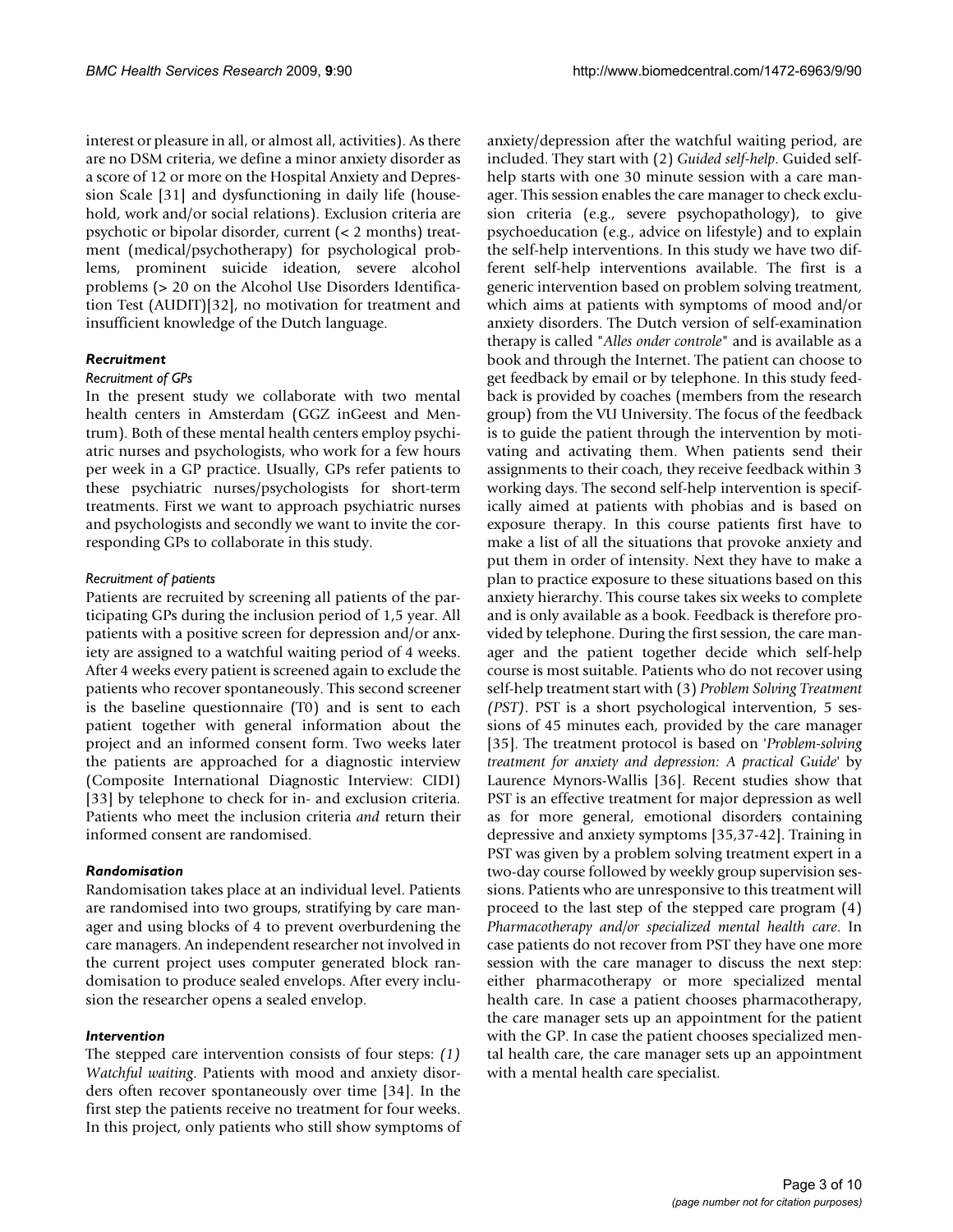#### *Exceptions*

Even though there is no clear evidence that patients with more severe symptoms of anxiety or depression do not benefit from low intensity (self-help) interventions, we decided that patients with more severe disorders should be referred to more specialized mental health care and/or pharmacotherapy directly and skip the preceding steps. Severity of the disorders is based on questions about daily functioning on the Work and Social Adjustment Scale (WSAS) [43]. If the patient experiences extreme dysfunctioning (score of 8 or higher) on minimal three of the four domains (household, work, social relations and social activities) he will be directed immediately to the fourth step of the stepped care program.

# *Care as Usual*

Patients randomised to the 'care as usual' will be informed about this outcome. They are informed that they can choose to find (mental) health care and are allowed to discuss this with their GP.

#### *Assessments and definition of recovery*

After each step in the stepped care intervention, patients are monitored: after 8 weeks (T1), 16 weeks (T2) and 24 weeks (T3). During each assessment we measure depressive symptoms, symptoms of anxiety and daily functioning. Recovery is defined as a score below the cut-off score on all three of the following questionnaires: having a score of less than 14 on the Inventory of Depressive Symptomatology (IDS) [44], a score of less than 8 on the Hospital Anxiety and Depression Scale [31] and a score of less than 6 on the WSAS [43]. This definition of recovery is based on several studies [44-48]. On account of the outcome of the monitor, we decide whether the patient is recovered or is 'stepping up' to the next step in the stepped care model.

#### *Instruments*

#### *Screening*

#### *Kessler Psychological Distress Scale (K10)*

The Kessler Psychological Distress Scale (K10) [49] is used as screener in this study. The K10 consists of 10 items measuring the amount of distress and severity of the psychological symptoms. Due to outstanding psychometric characteristics, the K10 is a worldwide used screener [49- 51]. The 10 items are scored from 1 to 10 and a sum-score can range between 10 and 50. The cut-off score is 20. The K10 measures depression and since this study also includes anxiety, we use an extended version of the K10, developed by The Netherlands Study of Depression and Anxiety (NESDA, [http://www.nesda.nl\)](http://www.nesda.nl). The extended version contains five extra items for anxiety. The anxiety items can only be answered "yes" or "no". Compared to the K10, the extended K10 has a higher sensitivity and specificity for detecting both depressive and anxiety disorders [52].

Respondents screen positive when they score higher than the cut-off score of 20 and/or reported at least one "yes" on the anxiety items. Respondents with a negative screener were excluded from the study.

#### *Composite International Diagnostic Interview (CIDI)*

The CIDI (version 2.1), a structured interview developed by the World Health Organisation [33], enables trained interviewers to assess psychiatric diagnosis defined in the Diagnostic and Statistical Manual of the American Psychiatric Association, 4th edition [53]. The assessment typically lasts 30–75 minutes, depending on the mental state of the respondents [54]. In this study, current mental statuses within the last two months will be considered.

#### *Primary outcome*

#### *Depressive symptoms*

We will use the Inventory of Depressive Symptomatology (IDS) to measure depressive symptoms. The IDS consists of 26 items and the total score varies between 0 and 79. Scores below 14 indicate absence of depressive symptoms. We use this cut-off score as an indication of recovery from depressive symptoms [44,46]. Internal consistency is high for the IDS with Cronbach's alpha being .92 [44].

#### *Anxiety symptoms*

For identifying anxiety disorders we will use the Hospital Anxiety and Depression Scale (HADS) [31], which is usually used to identify anxiety disorders among patients in non psychiatric settings. The HADS consists of 7 items. Item responses are on a 0 to 4 scale (0="none" and higher ratings reflect greater degrees of symptom severity). Totalscores range from 0 to 21. The HADS showed good homogeneity and reliability, with Cronbach's alpha ranging from .81 to .84 in different normal and clinical Dutch samples [55].

#### *Dysfunctioning*

We will measure daily functioning of the patient via four questions of the Work and Social Adjustment Scale (WSAS) [43,56]. The patient gives an estimate, on a scale from 1 to 10, of the perceived dysfunctioning in daily live. The questions contain four domains: household, work, social relations and social activities.

#### *Secondary outcome*

#### *Quality of life*

Quality of life is measured through the MOS Short-Form general health survey (SF-20) which identifies the health related quality of life [57]. This self-report questionnaire (20 items) consists of six scales covering mental health, perceived health (mental and physical), social and role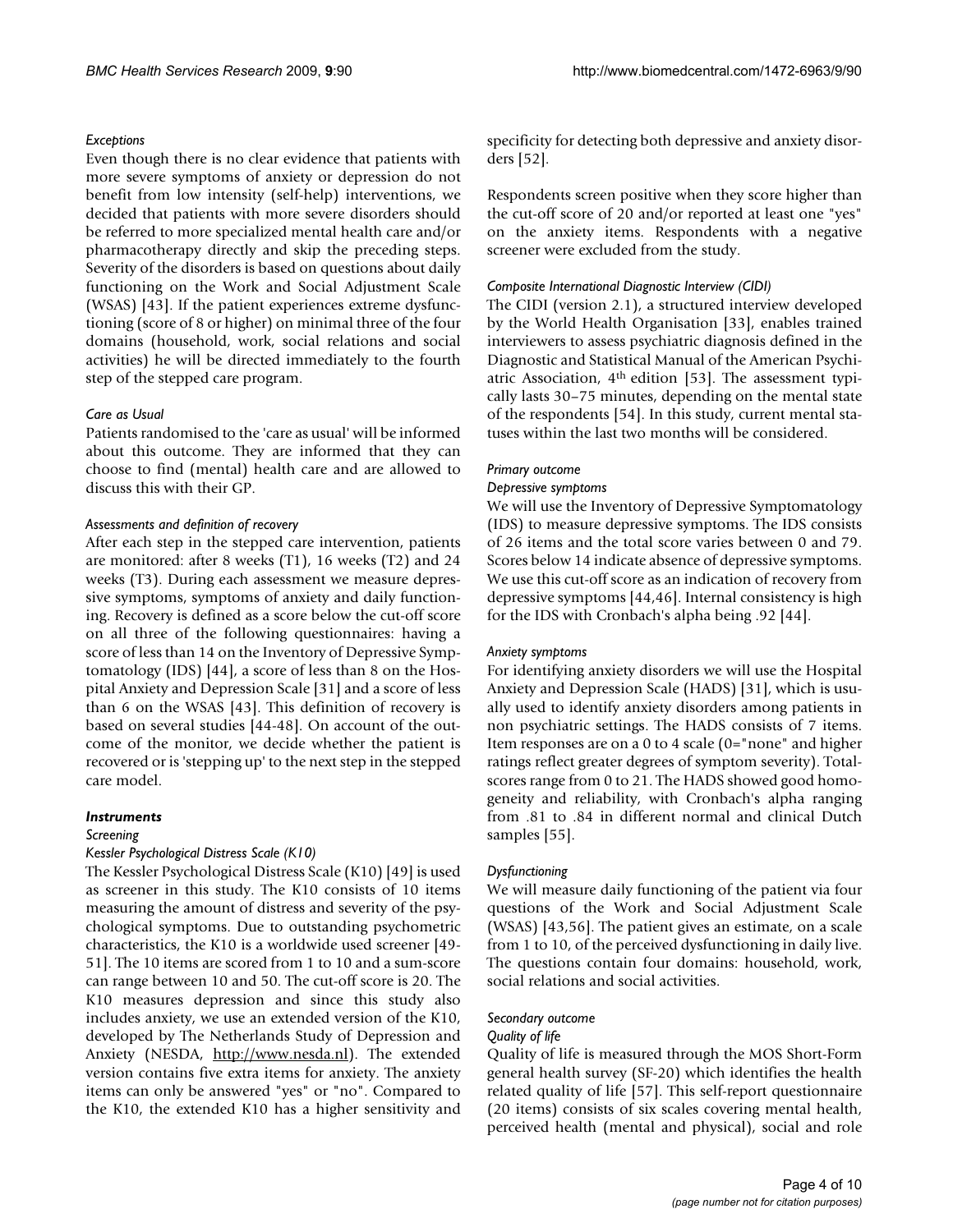functioning, physical functioning and pain. A high score on the SF-20 indicates a high level of functioning, except for the subscale physical pain where a higher score indicates a higher level of pain. The alpha of the scales varies between .80 and .91 [57,58]. Quality of life is furthermore assessed using the EuroQol Questionnaire (EQ5D) [59], which is a validated tool for measuring general health related quality of life. It consists of five items (mobility, self-care, usual activities, pain/discomfort and anxiety/ depression), each of which is rated as causing 'no problems', 'some problems' or 'extreme problems'. The EQ5D distinguishes 486 unique health states. Each unique health state has a utility score which ranges from 0 (poor health) to 1 (perfect health). EuroQol also contains a Visual Analogue Scale (VAS) on which patients rate their own health between 0 (worst imaginable health state) and 100 (best imaginable health state). Recently, a study in The Netherlands measured and valuated the EQ-5D in a national setting, resulting in the 'Dutch EQ-5D tariff' [60]. This tariff is used to calculate utilities for EQ-5D health states for cost-utility analyses of Dutch health care programmes and treatments.

#### *Symptoms*

The Four Dimensional Symptom Questionnaire (4DSQ) is developed for GPs to distinguish depression, anxiety and somatisation from more general distress [61]. The distress scale exists of 16 items and scores range from 0 – 32, the depression scale exists of 6 items and scores range from 0 – 12, the anxiety scale exists of 12 items and scores range from 0 – 24 and the somatisation scale exists of 16 items where scores range from 0 – 31. A higher score on the symptomatology indicates more serious complaints. The 4DSQ is a valid self-report questionnaire [61].

#### *Alcohol use*

The Alcohol Use Disorder Identification Test (AUDIT) [32] is a list of 10 questions about alcohol use. This test measures three different domains: quantity and frequency of alcohol use, the symptoms of alcohol dependency and the negative reactions on/consequences of alcohol use [62]. The score ranges from  $0 - 40$ . A score of 9 or higher indicates a risk of an alcohol problem and a score of 13 and higher indicates the presence of an alcohol problem [63]. A study of Maisto et al. [62] shows that the AUDIT is a reliable and valid instrument. A score of 20 or higher on the AUDIT means exclusion from this study. Indices of internal consistency, including Cronbach's alpha and item total correlations, are generally in the .80's [64].

#### *Personality*

The Neuroticism, Extraversion, Openness to New Experience-Five Factor Inventory (NEO-FFI) is a questionnaire that contains 60 items on the five personality domains; neuroticism, extraversion, openness to experience, agreeableness and conscientiousness. The item responses are given on a 0 – 5 scale (strongly disagree, disagree, neutral, agree, strongly agree) [65]. A study of Weinstock and Whisman [66] shows that neuroticism is commonly manifested together with depression and anxiety disorders, therefore we only use those 12 items that identify neuroticism. Internal consistency ranges from .68 to .86 [67].

# *Health care utilisation*

We use the Trimbos and iMTA questionnaire on Costs associated with Psychiatric illness (TiC-P) [68] to collect data on direct and indirect costs from the patients. The first part of the TiC-P measures the amount of medical care received by the participants, while the second part measures work productivity. We are going to confirm the actual received care, by checking the patients' care status and received care (e.g., medication, number of contacts in primary care and referral policy) during the stepped care project at the general practice settings and the specialized mental health care centers.

#### *Health related absenteeism*

For the measurement of health related absenteeism, we used the earlier mentioned TiC-P.

#### *Costs*

We will examine the societal costs which are based on the health care utilisation and health related absenteeism.

#### *Satisfaction with care*

This is measured via the QUOTE, which stands for Quality Of care Through the patient's Eyes. This questionnaire gives insight in the patient's opinions and believes about the quality of the received care [69]. There are different questionnaires for different diseases. For our study we use the questionnaire for anxiety and depression developed by NIVEL. In the first part of the QUOTE the perceived importance of care-aspects in anxiety and depression are measured. This part contains of 18 items and itemresponses are on a 0 – 4 scale (not important – extremely important). The second part of the QUOTE consists of 18 items on the patients experience with the last received care. Item-responses on the second part are on a  $0 - 5$ scale (yes – no: or no experience).

#### *Mastery*

We assess the amount of perceived control through the Pearlin Mastery Scale [70]. This scale has 7 items measuring how much an individual perceives having control over things in his or her life. Items are rated on a 4-point scale with higher scores indicating more perceived control. Outcome-scores range from 7 – 35. The questionnaire has good psychometric properties [70] (Table 1).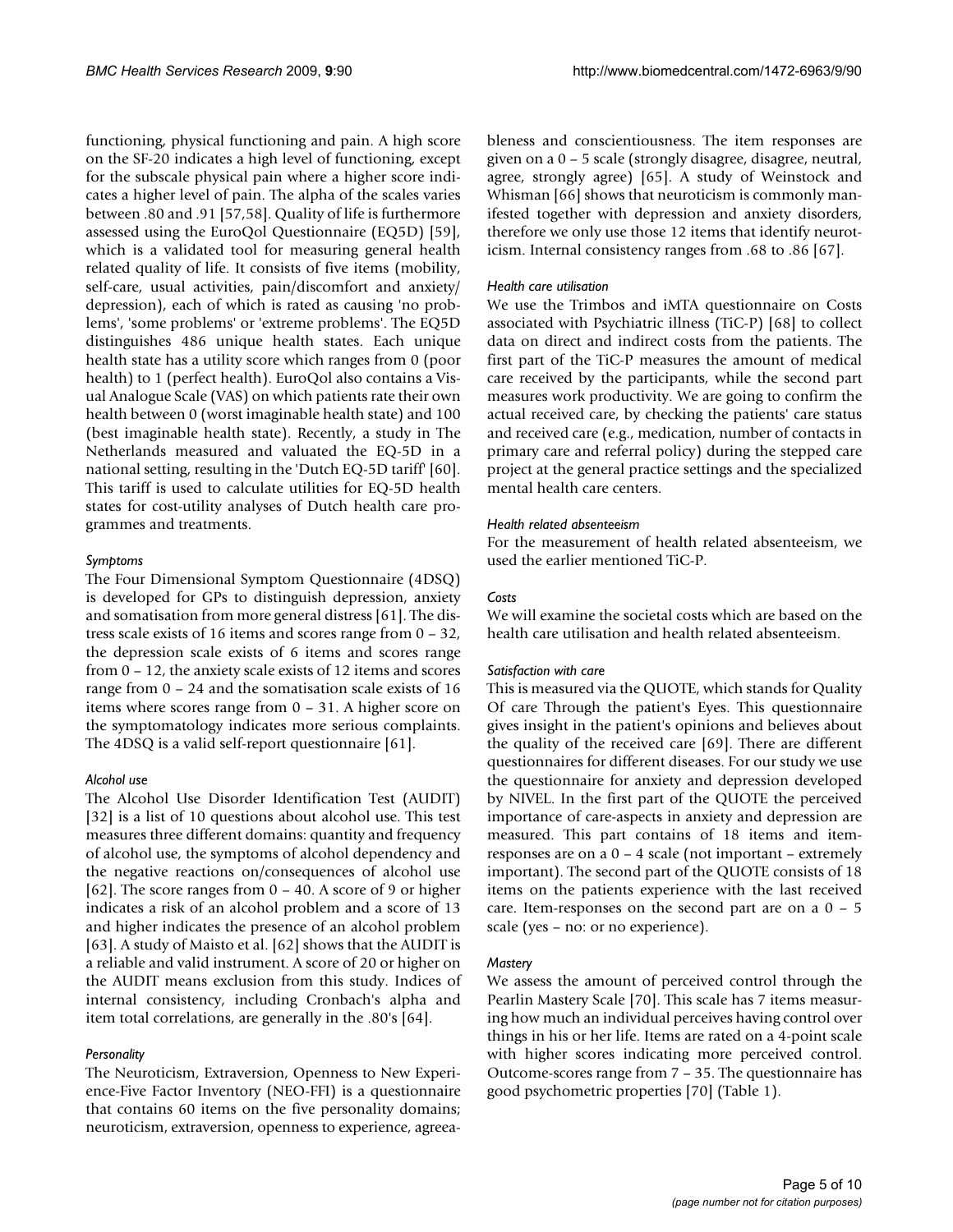# **Table 1: Overview of the selected instruments**

|                                    |                    |                           | Time of measurement                 |                           |                           |                           |  |
|------------------------------------|--------------------|---------------------------|-------------------------------------|---------------------------|---------------------------|---------------------------|--|
| Aim                                | <b>Measurement</b> | <b>Screening</b>          | <b>Baseline</b><br>(pre-test)<br>ŤΟ | ΤI                        | T <sub>2</sub>            | T <sub>3</sub>            |  |
|                                    |                    |                           |                                     |                           |                           |                           |  |
| Demographic variables              | Sex                | $\mathsf X$               | $\pmb{\times}$                      | $\mathsf X$               | $\mathsf X$               | $\pmb{\times}$            |  |
|                                    | Date of birth      | $\pmb{\times}$            | X                                   | X                         | X                         | X                         |  |
|                                    | Native country     | $\boldsymbol{\mathsf{X}}$ |                                     |                           |                           |                           |  |
|                                    | Education          |                           | $\mathsf X$                         |                           |                           |                           |  |
|                                    | Income             |                           | $\mathsf X$                         |                           |                           |                           |  |
|                                    | Marital status     |                           | $\boldsymbol{\mathsf{X}}$           |                           |                           |                           |  |
|                                    | Motivation         |                           | X(T)                                |                           |                           |                           |  |
| Screening                          |                    |                           |                                     |                           |                           |                           |  |
| Symptoms of depression and anxiety | Extended K10       | $\boldsymbol{\mathsf{X}}$ | X(T)                                |                           |                           |                           |  |
|                                    |                    |                           |                                     |                           |                           |                           |  |
| <b>Primary Outcome</b>             |                    |                           |                                     |                           |                           |                           |  |
| Symptoms of depression             | <b>IDS</b>         |                           | $\boldsymbol{\mathsf{X}}$           | $\mathsf{X}^-$            | $\mathsf X$               | $\pmb{\times}$            |  |
|                                    |                    |                           |                                     |                           |                           |                           |  |
| Symptoms of anxiety                | HADS-A             |                           | $\boldsymbol{\mathsf{X}}$           | $\mathsf X$               | $\mathsf X$               | $\pmb{\times}$            |  |
|                                    |                    |                           |                                     |                           |                           |                           |  |
| Secondary Outcome                  |                    |                           |                                     |                           |                           |                           |  |
| Diagnosis                          | <b>CIDI</b>        |                           | X(T)                                |                           |                           | X(T)                      |  |
|                                    |                    |                           |                                     |                           |                           |                           |  |
| (Dys) Functioning                  | WSAS               |                           | X(T)                                | $\boldsymbol{\mathsf{X}}$ | $\boldsymbol{\mathsf{X}}$ | $\boldsymbol{\times}$     |  |
|                                    |                    |                           |                                     |                           |                           |                           |  |
| Quality of life                    | <b>SF 20</b>       |                           | $\boldsymbol{\mathsf{X}}$           | $\boldsymbol{\mathsf{X}}$ | $\boldsymbol{\mathsf{X}}$ | $\boldsymbol{\times}$     |  |
|                                    |                    |                           |                                     |                           |                           |                           |  |
| Symptomatology                     | 4DKL               |                           | $\boldsymbol{\mathsf{X}}$           |                           |                           | $\boldsymbol{\mathsf{X}}$ |  |
|                                    |                    |                           |                                     |                           |                           |                           |  |
| Alcohol Use                        | AUDIT              |                           | $\boldsymbol{\mathsf{X}}$           |                           |                           |                           |  |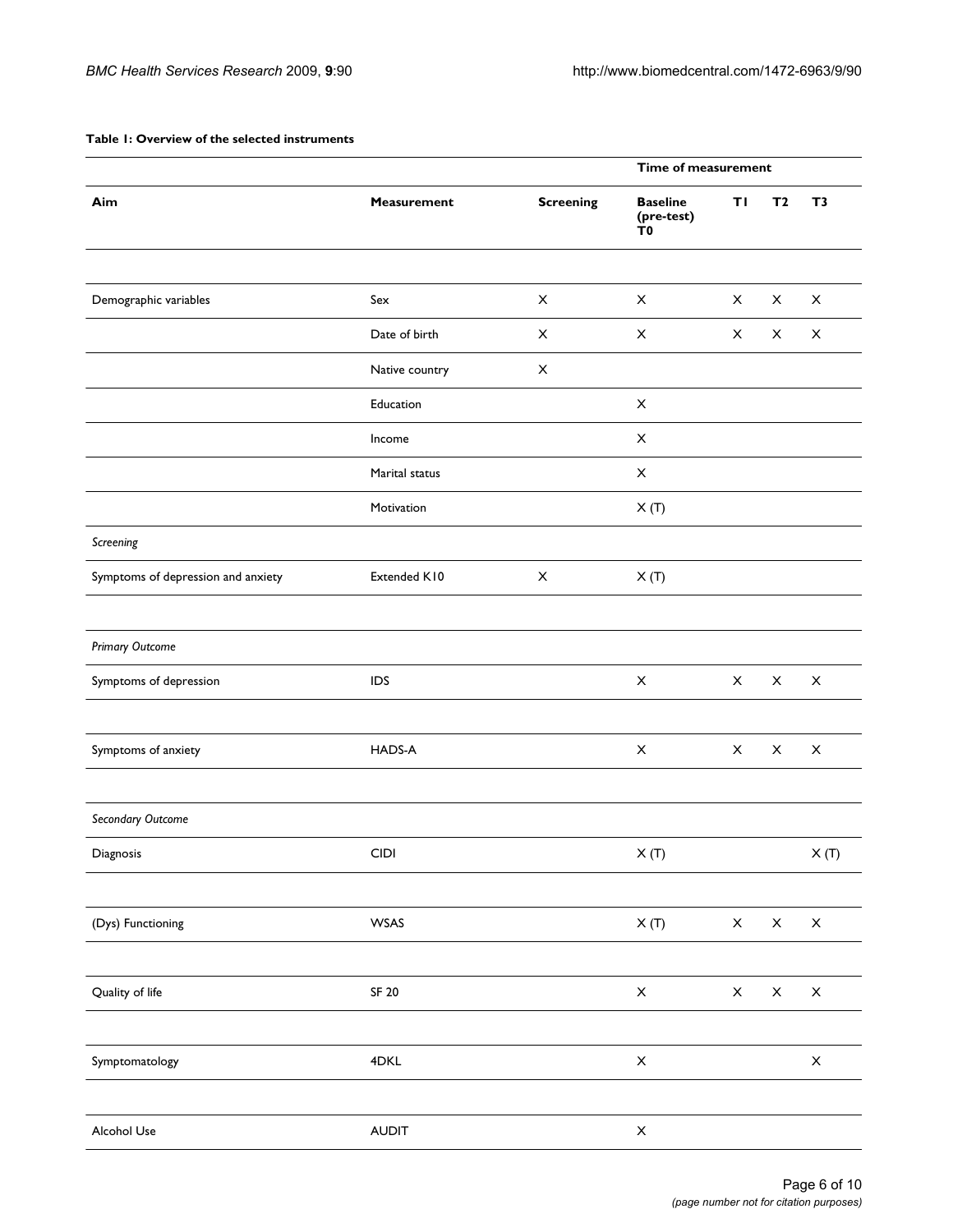| Perceived health | <b>EuroQol</b>        | $\mathsf{x}$ | $\times$     | $\mathsf{x}$ | $\times$                  |
|------------------|-----------------------|--------------|--------------|--------------|---------------------------|
|                  |                       |              |              |              |                           |
| Neuroticism      | NEO-FFI               | $\times$     |              |              |                           |
|                  |                       |              |              |              |                           |
| Costs of care    | TIC-P                 | X            | $\mathsf{X}$ | $\mathsf{X}$ | $\boldsymbol{\mathsf{X}}$ |
|                  |                       |              |              |              |                           |
| Quality of care  | Quote                 |              |              |              | X                         |
|                  |                       |              |              |              |                           |
| Mastery          | Pearlin Mastery Scale | X            |              |              |                           |
|                  |                       |              |              |              |                           |
| Suicidal risk    | MINI suicide          | X(T)         |              |              |                           |
|                  |                       |              |              |              |                           |

# **Table 1: Overview of the selected instruments** *(Continued)*

# *Sample Size*

A meta-analysis on the effects of psychological treatment on patients with sub-clinical depression shows an effect size of 0.40. Based on a power of 0.80 in a two-tailed test and an alpha of 0.05, we need 100 patients in each condition. Therefore, the total sample size is set at 200.

#### *Statistical Analysis*

All analyses will be conducted according to the intentionto-treat principle. All respondents who have been randomised will be included in the analyses examining the effects of the intervention. Missing data will be imputed using regression imputation. The effectiveness of the stepped care program is measured via the primary outcomes: the HADS (anxiety) and IDS (depression). It is useful to know not only wether the effectiveness is statistically significant, We will use Cohens' *d* [71] to measure the size of the effect. Furthermore, GEE-analysis will be used to examine differences in speed of recovery between the two groups [72]. Additionally, we will report the percentage of patients who have recovered at the moment of the last assessment. In order to do so we will calculate the relative risk.

# **Discussion**

This paper describes the design of a study to investigate the effectiveness of stepped care for patients with minor and/or major depressive and anxiety disorders in comparison with care as usual in general practice. The following four steps are included in the stepped care model: watchful waiting, guided self-help, PST and pharmacotherapy

and/or referral to mental health care. All these interventions are evidence based but there is a lack of studies regarding the effectiveness of stepped care as a whole. Results of this study could offer encouragement for the implementation of an effective stepped care model.

A major strength of this study is that it is a pragmatic randomised trial. In a pragmatic trial, patients and therapists are the same as those seen in daily practice. This means that the sample of patients may be quite heterogeneous (may have mild to severe depression/anxiety with or without psychiatric or somatic co-morbidity) and that the therapists (psychiatric nurses or psychologists) have average qualifications (instead of top level therapists from an academic centre). This enhances external validity which means that the results of this study will reflect the 'real' effects of daily practice. If an intervention is shown to have a significant beneficial effect in a pragmatic trial then it has been shown not only that it can work, but also does work in real life [73].

This advantage of the study has also some risks. First of all, it is difficult to maintain treatment integrity when conducting a study in day-to-day clinical practice and using personell not specifically hired for research. We hope to minimize this limitation by organizing strict supervision of the care managers.

Secondly, it is possible that there is a bias in our GP recruitment. To conduct this study, we need GPs who work together with a psychiatric nurse. This could mean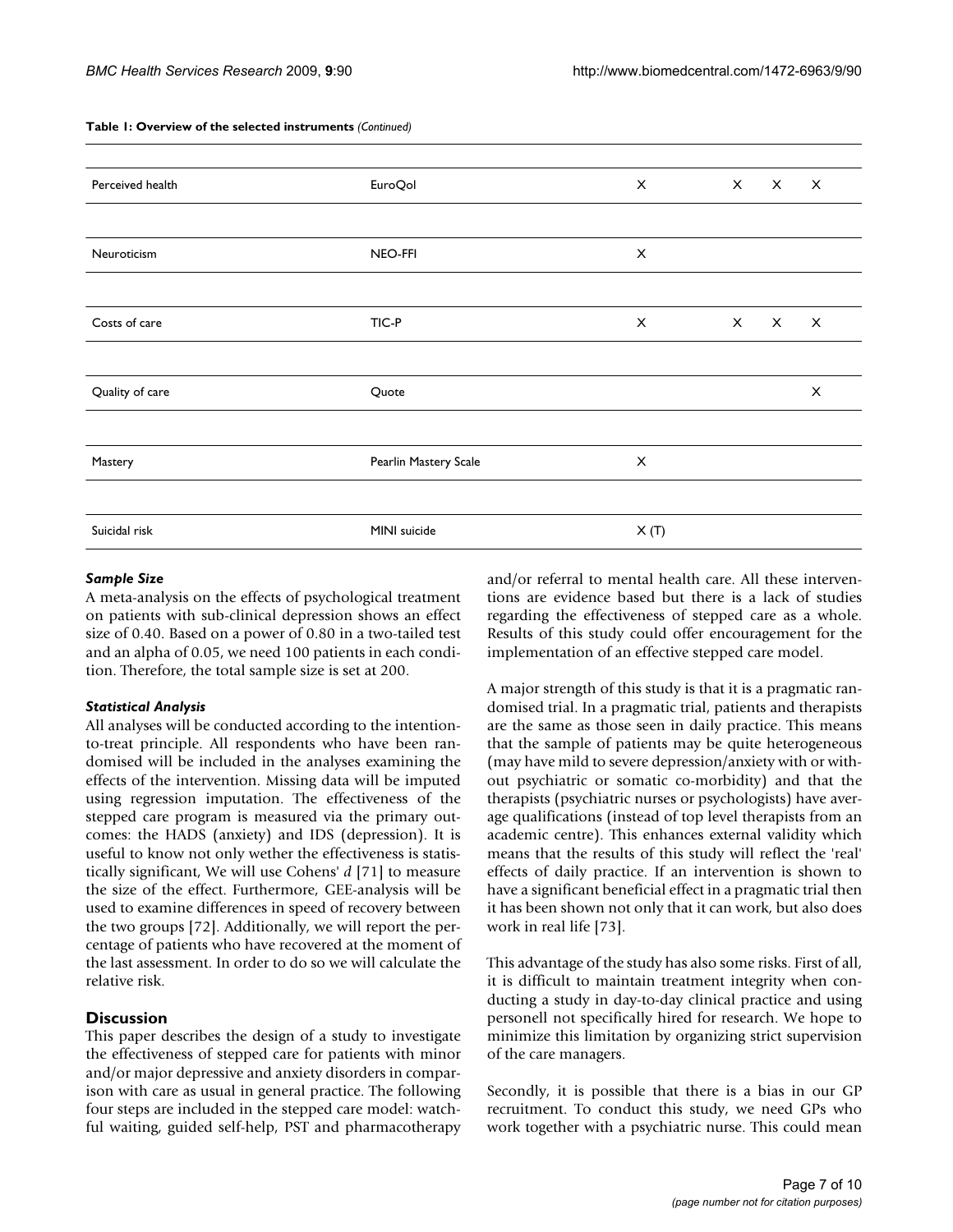that these particular GPs are aimed at mental health problems more than their colleagues who work without psychiatric nurse in their practice. If the GPs in our study pay more attention to mental health problems then GPs without psychiatric nurses, then our care as usual might be more adequate then care as usual in general.

Another limitation of our study could be the fact that we choose to recruit people with a diagnosis who do not receive any form of care and/or medication. There is a possibility that these patients have visited the GP before, but were not recognized as mental health patients. These patients might differ in a number of aspects from those who were recognized as mental health patients by their GP. It is possible that this leads to selection bias. To examine this we will conduct a non-response research.

It is widely acknowledged that depression recognition and management in primary care can be improved. As a consequence many collaborative care models, or disease management strategies, have been developed in recent years. The core elements of these care models are (1) an enhanced case management role for nonmedical specialists such as practice nurses and (2) integrated working relationships between primary care and specialist/secondary services [74]. In general these models seem to improve depression treatment [75]. Previous research into a partly implemented stepped care model in secondary services has shown cost-effectiveness compared to care as usual [29,76]. However, to our knowledge, our trial is the first trial with a fully implemented stepped care model for depression and anxiety treatment in primary care compared to care as usual.

#### **Competing interests**

The authors declare that they have no competing interests.

#### **Authors' contributions**

AvS and PC obtained funding for the study. WS coordinates the recruitment and data collection during the study. AB and PC are responsible for the overall supervision. HvM, AvS and PC provided the setting of the project. All authors provided comments, read and approved the final manuscript.

#### **Acknowledgements**

We would like to thank GGZ- inGeest and Mentrum for providing specialized mental health care and for supervising psychiatric nurses/psychologists in the PST intervention.

This study is funded by ZonMw – the Dutch Organisation for Health Research and Development (Zorg Onderzoek Nederland, ZonMw), grantnumber: 10003020.

#### **References**

1. Bijl RV, van Zessen G, Ravelli A: **[Psychiatrische morbiditeit](http://www.ncbi.nlm.nih.gov/entrez/query.fcgi?cmd=Retrieve&db=PubMed&dopt=Abstract&list_uids=9555131) [onder volwassenen in Nederland: het NEMISIS-onderzoek.](http://www.ncbi.nlm.nih.gov/entrez/query.fcgi?cmd=Retrieve&db=PubMed&dopt=Abstract&list_uids=9555131)**

**[II. Prevalentie van psychiatrische stoornissen.](http://www.ncbi.nlm.nih.gov/entrez/query.fcgi?cmd=Retrieve&db=PubMed&dopt=Abstract&list_uids=9555131)** *Nederlands Tijdschrift voor Geneeskunde* 1997, **141:**2453-60.

- 2. Mathers CD, Loncar D: **[Projections of global mortality and bur](http://www.ncbi.nlm.nih.gov/entrez/query.fcgi?cmd=Retrieve&db=PubMed&dopt=Abstract&list_uids=17132052)[den of disease from 2002 to 2030.](http://www.ncbi.nlm.nih.gov/entrez/query.fcgi?cmd=Retrieve&db=PubMed&dopt=Abstract&list_uids=17132052)** *PLoS Med* 2006, **3:**e442.
- 3. Wells KB, Stewart A, Hayes RD, Burnam MA, Rogers W, Daniels M, Berry S, Greenfield S, Ware J: **[The functioning and well-being of](http://www.ncbi.nlm.nih.gov/entrez/query.fcgi?cmd=Retrieve&db=PubMed&dopt=Abstract&list_uids=2754791) [depressed patients. Results from the Medical Outcomes](http://www.ncbi.nlm.nih.gov/entrez/query.fcgi?cmd=Retrieve&db=PubMed&dopt=Abstract&list_uids=2754791) [Study.](http://www.ncbi.nlm.nih.gov/entrez/query.fcgi?cmd=Retrieve&db=PubMed&dopt=Abstract&list_uids=2754791)** *Jama* 1989, **262:**914-919.
- 4. Von Korff M, Ormel J, Katon W, Lin EHB: **Disability and depression among high utilizers of health care: a longitudinal analysis.** *Archives of general psychiatry* 1992, **2:**91-100.
- 5. Spijker J, Bijl RV, de Graaf R, Nolen WA: **[Care utilization and out](http://www.ncbi.nlm.nih.gov/entrez/query.fcgi?cmd=Retrieve&db=PubMed&dopt=Abstract&list_uids=11437745)[come of DSM-III-R major depression in the general popula](http://www.ncbi.nlm.nih.gov/entrez/query.fcgi?cmd=Retrieve&db=PubMed&dopt=Abstract&list_uids=11437745)tion. Results from The Netherlands Mental Health Survey [and Incidence Study \(NEMISIS\).](http://www.ncbi.nlm.nih.gov/entrez/query.fcgi?cmd=Retrieve&db=PubMed&dopt=Abstract&list_uids=11437745)** *Acta Psychiatr Scand* 2001, **104:**19-24.
- 6. Cuijpers P, Smit F, Oostenbrink J, de Graaf R, Ten Have M, Beekman A: **[Economic costs of minor depression: a population-based](http://www.ncbi.nlm.nih.gov/entrez/query.fcgi?cmd=Retrieve&db=PubMed&dopt=Abstract&list_uids=17302623) [study.](http://www.ncbi.nlm.nih.gov/entrez/query.fcgi?cmd=Retrieve&db=PubMed&dopt=Abstract&list_uids=17302623)** *Acta Psychiatr Scand* 2007, **115:**229-236.
- 7. Kessler RC, Berglund P, Demler O, Jin R, Koretz D, Merikangas RK, Rush AJ, Walters EE, Wang PS: **[The Epidemiology of Major](http://www.ncbi.nlm.nih.gov/entrez/query.fcgi?cmd=Retrieve&db=PubMed&dopt=Abstract&list_uids=12813115) [Depressive Disorder: Results from the National Comorbid](http://www.ncbi.nlm.nih.gov/entrez/query.fcgi?cmd=Retrieve&db=PubMed&dopt=Abstract&list_uids=12813115)[ity Survey Replication \(NCS-R\).](http://www.ncbi.nlm.nih.gov/entrez/query.fcgi?cmd=Retrieve&db=PubMed&dopt=Abstract&list_uids=12813115)** *Jama* 2003, **289:**3095-3105.
- 8. Cuijpers P, van Straten A, van Oppen P, Andersson G: **[Are psycho](http://www.ncbi.nlm.nih.gov/entrez/query.fcgi?cmd=Retrieve&db=PubMed&dopt=Abstract&list_uids=18945396)[logical and pharmacological interventions equally effective](http://www.ncbi.nlm.nih.gov/entrez/query.fcgi?cmd=Retrieve&db=PubMed&dopt=Abstract&list_uids=18945396) [in the treatment of adult depressive disorder?](http://www.ncbi.nlm.nih.gov/entrez/query.fcgi?cmd=Retrieve&db=PubMed&dopt=Abstract&list_uids=18945396)** *J clin psychiatry* 2008, **69:**1675-1685.
- 9. Lecrubier Y, Bakker A, Judge R: **[Collaborative Paroxetine Inves](http://www.ncbi.nlm.nih.gov/entrez/query.fcgi?cmd=Retrieve&db=PubMed&dopt=Abstract&list_uids=9065680)[tigators. A comparison of paroxetine, clomipramine and pla](http://www.ncbi.nlm.nih.gov/entrez/query.fcgi?cmd=Retrieve&db=PubMed&dopt=Abstract&list_uids=9065680)[cebo in the treatment of panic disorder.](http://www.ncbi.nlm.nih.gov/entrez/query.fcgi?cmd=Retrieve&db=PubMed&dopt=Abstract&list_uids=9065680)** *Acta Psychiatr Scand* 1997, **95:**145-152.
- 10. Bradwein J, Ahokas A, Stein DJ, Salinas E, Emilien G, Whitaker T: **[Venlafaxine extended-release capsules in panic disorder:](http://www.ncbi.nlm.nih.gov/entrez/query.fcgi?cmd=Retrieve&db=PubMed&dopt=Abstract&list_uids=16199795) [flexible-dose, double-blind, placebo-controlled study.](http://www.ncbi.nlm.nih.gov/entrez/query.fcgi?cmd=Retrieve&db=PubMed&dopt=Abstract&list_uids=16199795)** *The British Journal Of Psychiatry: The Journal Of Mental Science* 2005, **187:**352-9.
- 11. Balkom AJLM, van Bakker A, Spinhoven Ph, Blaauw BMJW, Smeenk S, Ruesink B: **A metaanalysis of the treatment of panic disorder with or without agoraphobia: a comparison of psychopharmacological, cognitive-behavioral, and combination treatments.** *The Journal of Nervous and Mental Disease* 1997, **185:**510-517.
- 12. Kapczinski F, Lima MS, Souza JS, Cunha A, Schmitt R: **Antidepressants for generalized anxiety disorder.** *Cochrane Database of Systematic Reviews* 2003:CD003592.
- 13. Hunot V, Churchill R, Teixeira V, Silva de Lima M: **Psychological therapies for generalised anxiety disorder.** *Cochrane Database of Systematic Reviews* 2007:CD001848.
- 14. Öst LG: **[One-session treatment for specific phobias.](http://www.ncbi.nlm.nih.gov/entrez/query.fcgi?cmd=Retrieve&db=PubMed&dopt=Abstract&list_uids=2914000)** *Behav Res Ther* 1989, **27:**1-7.
- 15. Benjamin J, Ben-Zion IZ, Karbofsky E, Dannon P: **Double-blind placebo-cotrolled pilot study of paroxetine for specific phobia.** *Psychopharmacology (Berlin)* 2000, **149:**194-196.
- 16. Andrews G: **[Randomised controlled trails in psychiatry.](http://www.ncbi.nlm.nih.gov/entrez/query.fcgi?cmd=Retrieve&db=PubMed&dopt=Abstract&list_uids=10463902)** *BMJ* 1999, **319(7209):**562-564.
- 17. Andrews G, Issakidis C, Sanderson K, Corry J, Lapsley H: **[Utilising](http://www.ncbi.nlm.nih.gov/entrez/query.fcgi?cmd=Retrieve&db=PubMed&dopt=Abstract&list_uids=15172947) [survey data to inform public policy: comparison of the cost](http://www.ncbi.nlm.nih.gov/entrez/query.fcgi?cmd=Retrieve&db=PubMed&dopt=Abstract&list_uids=15172947)[effectiveness of treatment of ten mental disorders.](http://www.ncbi.nlm.nih.gov/entrez/query.fcgi?cmd=Retrieve&db=PubMed&dopt=Abstract&list_uids=15172947)** *British Journal of Psychiatry* 2004, **184:**526-533.
- 18. Rollman BL, Weinreb L, Korsen N, Schulberg HC: **[Implementation](http://www.ncbi.nlm.nih.gov/entrez/query.fcgi?cmd=Retrieve&db=PubMed&dopt=Abstract&list_uids=16215662) [of Guideline-Based Care for Depression in Primary Care.](http://www.ncbi.nlm.nih.gov/entrez/query.fcgi?cmd=Retrieve&db=PubMed&dopt=Abstract&list_uids=16215662)** *Adm Policy Ment Health* 2006, **33:**43-53.
- 19. Wang PS, Aguilar-Gaxiola S, Alonso J, Angermeyer MC, Borges G, Bromet EJ, Bruffaerts R, *et al.*: **[Use of mental health services for](http://www.ncbi.nlm.nih.gov/entrez/query.fcgi?cmd=Retrieve&db=PubMed&dopt=Abstract&list_uids=17826169) [anxiety, mood, and substance disorders in 17 countries in](http://www.ncbi.nlm.nih.gov/entrez/query.fcgi?cmd=Retrieve&db=PubMed&dopt=Abstract&list_uids=17826169)** [the WHO world mental health surveys.](http://www.ncbi.nlm.nih.gov/entrez/query.fcgi?cmd=Retrieve&db=PubMed&dopt=Abstract&list_uids=17826169) **370:**841-50.
- 20. Volkers A, de Jong A, de Bakker D, van Dijk L: **Doelmatig voorschrijven van antidepressiva in de huisartspraktijk.** Utrecht: NIVEL; 2005.
- 21. Cardol M, van Dijk L, de Jong JD, de Bakker DH, Westert GP: **Tweede nationale study naar ziekten en verrrichtingen in de huisartspraktijk. Huisartsenzorg: wat doet de poortwachter?** Utrecht/Bilthoven: NIVEL/RIVM; 2004.
- Schulberg HC, Block MR, Madonia MJ, et al.: **[Applicability of Clini](http://www.ncbi.nlm.nih.gov/entrez/query.fcgi?cmd=Retrieve&db=PubMed&dopt=Abstract&list_uids=7842147)[cal Pharmacotherapy Guidelines for Major Depression in](http://www.ncbi.nlm.nih.gov/entrez/query.fcgi?cmd=Retrieve&db=PubMed&dopt=Abstract&list_uids=7842147) [Primary Care Settings.](http://www.ncbi.nlm.nih.gov/entrez/query.fcgi?cmd=Retrieve&db=PubMed&dopt=Abstract&list_uids=7842147)** *Arch Fam Med* 1995, **4:**106-112.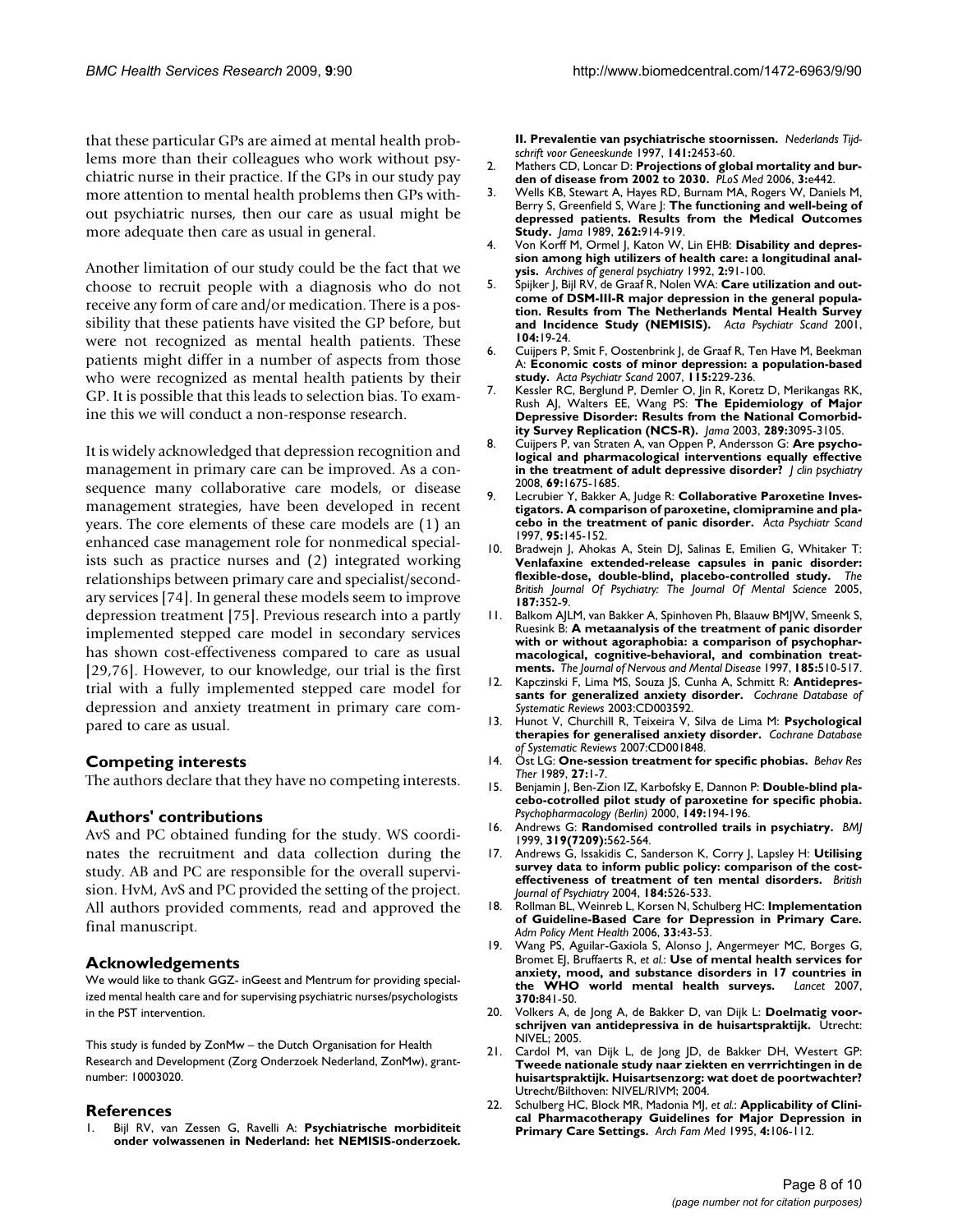- 23. Schulberg HC, Block MR, Madonia MJ, *et al.*: **[The 'Usual Care' of](http://www.ncbi.nlm.nih.gov/entrez/query.fcgi?cmd=Retrieve&db=PubMed&dopt=Abstract&list_uids=9225703) [Major Depression in Primary Care Practice.](http://www.ncbi.nlm.nih.gov/entrez/query.fcgi?cmd=Retrieve&db=PubMed&dopt=Abstract&list_uids=9225703)** *Arch Fam Med* 1997, **6:**334-339.
- 24. Simon G, Von Korff M, Wagner EH, Barlow W: **[Patterns of antide](http://www.ncbi.nlm.nih.gov/entrez/query.fcgi?cmd=Retrieve&db=PubMed&dopt=Abstract&list_uids=8112564)[pressant use in community practice.](http://www.ncbi.nlm.nih.gov/entrez/query.fcgi?cmd=Retrieve&db=PubMed&dopt=Abstract&list_uids=8112564)** *Gen Hosp Psychiatry* 1993, **15:**399-408.
- 25. Van Schaik DJ, Klijn AF, Van Hout HP, Van Marwijk HW, Beekman AT, De Haan M, van Dyck R: **[Patients' preferences in the treat](http://www.ncbi.nlm.nih.gov/entrez/query.fcgi?cmd=Retrieve&db=PubMed&dopt=Abstract&list_uids=15121346)[ment of depressive disorder in primary care.](http://www.ncbi.nlm.nih.gov/entrez/query.fcgi?cmd=Retrieve&db=PubMed&dopt=Abstract&list_uids=15121346)** *Gen Hosp Psychiatry* 2004, **26:**184-189.
- 26. Katon W, Von Korff M, Lin E, Walker E, Simon GE, Bush T, Robinson P, Russo J: **[Collaborative Management to Achieve Treatment](http://www.ncbi.nlm.nih.gov/entrez/query.fcgi?cmd=Retrieve&db=PubMed&dopt=Abstract&list_uids=7897786) [Guidelines. Impact on Depression in Primary Care.](http://www.ncbi.nlm.nih.gov/entrez/query.fcgi?cmd=Retrieve&db=PubMed&dopt=Abstract&list_uids=7897786)** *Jama* 1995, **273:**1026-1031.
- 27. Bower P, Gilbody S: **[Stepped care in psychological therapies:](http://www.ncbi.nlm.nih.gov/entrez/query.fcgi?cmd=Retrieve&db=PubMed&dopt=Abstract&list_uids=15630118) [access, effectiveness and efficiency. Narrative literature](http://www.ncbi.nlm.nih.gov/entrez/query.fcgi?cmd=Retrieve&db=PubMed&dopt=Abstract&list_uids=15630118) [review.](http://www.ncbi.nlm.nih.gov/entrez/query.fcgi?cmd=Retrieve&db=PubMed&dopt=Abstract&list_uids=15630118)** *British Journal of Psychiatry* 2005, **186:**11-17.
- 28. Meeuwissen JAC, Donker MCH: **Minder is meer. Stepped care in de geestelijke gezondheidszorg [Less is more. Stepped Care in mental health care].** *Maandblad Geestelijke volksgezondheid* 2004, **59:**904-915.
- 29. Van Straten A, Tiemens B, Hakkaart L, Nolen WA, Donker MCH: **[Stepped care vs. Matched care for mood and anxiety disor](http://www.ncbi.nlm.nih.gov/entrez/query.fcgi?cmd=Retrieve&db=PubMed&dopt=Abstract&list_uids=16677223)[ders: a randomized trail in routine practice.](http://www.ncbi.nlm.nih.gov/entrez/query.fcgi?cmd=Retrieve&db=PubMed&dopt=Abstract&list_uids=16677223)** *Acta Psychiatr Scand* 2006, **113:**468-476.
- 30. Araya R, Rojas G, Fritsch R, Gaete J, *et al.*: **Treating depression in primary care in low-income woman in Santiago, Chile: a randomised controlled trial.** *The Lancet* 2003, **361:**995-1000.
- 31. Zigmond AS, Snaith RP: **[The hospital anxiety and depression](http://www.ncbi.nlm.nih.gov/entrez/query.fcgi?cmd=Retrieve&db=PubMed&dopt=Abstract&list_uids=6880820) [scale.](http://www.ncbi.nlm.nih.gov/entrez/query.fcgi?cmd=Retrieve&db=PubMed&dopt=Abstract&list_uids=6880820)** *Acta Psychiatr Scand* 1983, **67:**361-370.
- 32. Babor TF, de la Fuente JR, Saunders J, Grant M: **The Alcohol Use Disorder Identification Test: Guidelines for Use in Primary Health Care.** Geneva: World Health Organisation; 1989.
- 33. World Health Organisation: **Composite International Diagnostic Interview (CIDI).** Geneva: WHO; 1990.
- 34. Spijker J, de Graaf R, Bijl RV, Beekman AT, Ormel J, Nolen WA: **[Duration of major depressive episodes in the general popu](http://www.ncbi.nlm.nih.gov/entrez/query.fcgi?cmd=Retrieve&db=PubMed&dopt=Abstract&list_uids=12204924)lation: Results from The Netherlands Mental Health Survey [and Incidence Study \(NEMISIS\).](http://www.ncbi.nlm.nih.gov/entrez/query.fcgi?cmd=Retrieve&db=PubMed&dopt=Abstract&list_uids=12204924)** *The British Journal of psychiatry* 2002, **181:**208-213.
- 35. Mynors-Wallis LM, Gath DH, Day A, Baker F: **[Randomised con](http://www.ncbi.nlm.nih.gov/entrez/query.fcgi?cmd=Retrieve&db=PubMed&dopt=Abstract&list_uids=10617523)[trolled trail of problem solving treatment, antidepressant](http://www.ncbi.nlm.nih.gov/entrez/query.fcgi?cmd=Retrieve&db=PubMed&dopt=Abstract&list_uids=10617523) medication, and combined treatment for major depression [in primary care.](http://www.ncbi.nlm.nih.gov/entrez/query.fcgi?cmd=Retrieve&db=PubMed&dopt=Abstract&list_uids=10617523)** *BMJ* 2000, **320:**26-30.
- 36. Mynors-Wallis LM: *Problem Solving Treatment for anxiety and depression: A practical guide* Oxford: University Press; 2005.
- 37. Catalan J, Gath DH, Bond A, Day A, Hall L: **[Evalutation of a brief](http://www.ncbi.nlm.nih.gov/entrez/query.fcgi?cmd=Retrieve&db=PubMed&dopt=Abstract&list_uids=1780394) [psychological treatment for emotional disorders in primary](http://www.ncbi.nlm.nih.gov/entrez/query.fcgi?cmd=Retrieve&db=PubMed&dopt=Abstract&list_uids=1780394) [care.](http://www.ncbi.nlm.nih.gov/entrez/query.fcgi?cmd=Retrieve&db=PubMed&dopt=Abstract&list_uids=1780394)** *Psychol Med* 1991, **21:**1013-1018.
- 38. Mynors-Wallis LM, Gath DH, Lloyd-Thomas AR, Tomlinson D: **[Ran](http://www.ncbi.nlm.nih.gov/entrez/query.fcgi?cmd=Retrieve&db=PubMed&dopt=Abstract&list_uids=7873952)[domised controlled trial comparing problem-solving treat](http://www.ncbi.nlm.nih.gov/entrez/query.fcgi?cmd=Retrieve&db=PubMed&dopt=Abstract&list_uids=7873952)ment with amitriptyline and placebo for major depression in [primary care.](http://www.ncbi.nlm.nih.gov/entrez/query.fcgi?cmd=Retrieve&db=PubMed&dopt=Abstract&list_uids=7873952)** *BMJ* 1995, **310:**441-445.
- 39. Mynors-Wallis LM: **[Problem-solving treatment: evidence for](http://www.ncbi.nlm.nih.gov/entrez/query.fcgi?cmd=Retrieve&db=PubMed&dopt=Abstract&list_uids=8976466) [effectiveness and feasibility in primary care.](http://www.ncbi.nlm.nih.gov/entrez/query.fcgi?cmd=Retrieve&db=PubMed&dopt=Abstract&list_uids=8976466)** *Int J Psychiatry Med* 1996, **26:**249-262.
- 40. Mynors-Wallis LM, Davies I, Gray A, Barbour F, Gath D: **[A rand](http://www.ncbi.nlm.nih.gov/entrez/query.fcgi?cmd=Retrieve&db=PubMed&dopt=Abstract&list_uids=9093498)[omized controlled trail and cost analysis of problem-solving](http://www.ncbi.nlm.nih.gov/entrez/query.fcgi?cmd=Retrieve&db=PubMed&dopt=Abstract&list_uids=9093498) treatment for emotional disorders given by community [nurses in primary care.](http://www.ncbi.nlm.nih.gov/entrez/query.fcgi?cmd=Retrieve&db=PubMed&dopt=Abstract&list_uids=9093498)** *Br J Psychiatry* 1997, **170:**113-119.
- 41. Hegel M, Barrett J, Oxman T: **Training therapists in problemsolving treatment of depressive disorders in primary care: lessons learned from the Treatment Effectiveness Project.** *Fam Syst Health* 2000, **18:**423-435.
- 42. Barrett JE, Williams JW, Oxman TE, Frank E, Katon W, Sullivan M, Hegel MT, Cornell JE, Sengupta AS: **[Treatment of dyshymia and](http://www.ncbi.nlm.nih.gov/entrez/query.fcgi?cmd=Retrieve&db=PubMed&dopt=Abstract&list_uids=11350703) [major depression in primary care: a randomised trial in](http://www.ncbi.nlm.nih.gov/entrez/query.fcgi?cmd=Retrieve&db=PubMed&dopt=Abstract&list_uids=11350703) [patients aged 18–65.](http://www.ncbi.nlm.nih.gov/entrez/query.fcgi?cmd=Retrieve&db=PubMed&dopt=Abstract&list_uids=11350703)** *The Journal of Family Practice* 2001, **50:**405-412.
- 43. Marks I: **Behavioural Psychotherapy.** In *Bristol: Jon Wright* [now published by I. Marks, Institute of Psychiatry, London.]; 1986.
- Rush JA, Trivedi MH, Ibrahim HM, Carmody TJ, Arnow B, Klein DN, Markowitz JC, Ninan PT, Kornstein S, Manber R, Thase ME, Kocsis JH, Keller MB: **The 16-Item Quick Inventory of Depressive Symptomatology (QIDS), Clinician Rating (QIDS-C), and Self-Report (QIDS-SR): A psychometric evaluation in**

**patients with chronic major depression.** *Society of Biological Psychiatry* 2003, **54:**573-583.

- 45. Snaith RP, Zigmond AS: *HADS***: Hospital Anxiety and Depression Scale.** Windsor: NFER Nelson; 1994.
- 46. Trivedi MH: **[The link between depression and physical symp](http://www.ncbi.nlm.nih.gov/entrez/query.fcgi?cmd=Retrieve&db=PubMed&dopt=Abstract&list_uids=16001092)[toms.](http://www.ncbi.nlm.nih.gov/entrez/query.fcgi?cmd=Retrieve&db=PubMed&dopt=Abstract&list_uids=16001092)** *Prim Care Companion J Clin Psychiatry* 2004, **6(Suppl 1):**12-16.
- 47. Tuohy A, Knussen C, Wrennall MJ: **Effects of age on symptoms of anxiety and depression in a sample of retired police officers.** *Psychology and aging* 2005, **2:**202-210.
- 48. De Croon EM, Nieuwenhuijsen K, Hugenholtz NIR, Van Dijk FJH: **Drie vragenlijsten voor diagnostiek van depressie en angststoornissen.** *TBV 13* 2005, **4:**98-103.
- 49. Kessler RC, Andrews G, Colpe LJ, Hiripi E, Mroczek DK, Normand SL, *et al.*: **[Short screening scales to monitor population preva](http://www.ncbi.nlm.nih.gov/entrez/query.fcgi?cmd=Retrieve&db=PubMed&dopt=Abstract&list_uids=12214795)[lences and trends in non-specific psychological distress.](http://www.ncbi.nlm.nih.gov/entrez/query.fcgi?cmd=Retrieve&db=PubMed&dopt=Abstract&list_uids=12214795)** *Psychological Medicine* 2002, **32:**959-976.
- 50. Kessler RC, Berglund P, Demler O, Jin R, Koretz D, Merikangas KR, *et al.*: **The epidemiology of major depressive disorder: Results from the National Comorbidity Survey Replication (NCS-R).** *Journal of the American Medical Association* 2002, **289:**3095-3105.
- 51. Brooks RT, Beard J, Steel Z: **[Factor Structure and Interpreta](http://www.ncbi.nlm.nih.gov/entrez/query.fcgi?cmd=Retrieve&db=PubMed&dopt=Abstract&list_uids=16594813)[tion of the K10.](http://www.ncbi.nlm.nih.gov/entrez/query.fcgi?cmd=Retrieve&db=PubMed&dopt=Abstract&list_uids=16594813)** *Psychological Assessment* 2006, **18:**62-70.
- 52. Donker T, Comijs HC, Cuijpers P, Terluin B, Nolen WA, Zitman FG, Penninx BW: **The validity of the extended K10 screening scale for depressive and anxiety disorders.** *Psychiatry Research* in press.
- 53. **Diagnostic and Statistical Manual of Mental Disorders – Fourth Edition (DSM-IV) – Text Revision.** *American Psychiatric Association, Washington* 2001.
- 54. Jordanova V, Wickramesinghe C, Gerarda C, Prince M: **Validation of two survey diagnostic interviews among primary care attendees: A Comparison of CIS-R and CIDI with SCAN ICD-10 diagnostic categories.** *Psycological Medicine* 2004, **36:**1013-1024.
- 55. Spinhoven PH, Ormel J, Sloekers PPA, Kempen GIJM, Speckens AEM, van Hemert AM: **[A validation study of the Hospital Anxiety and](http://www.ncbi.nlm.nih.gov/entrez/query.fcgi?cmd=Retrieve&db=PubMed&dopt=Abstract&list_uids=9089829) [Depression Scale \(HADS\) in different groups of Dutch sub](http://www.ncbi.nlm.nih.gov/entrez/query.fcgi?cmd=Retrieve&db=PubMed&dopt=Abstract&list_uids=9089829)[jects.](http://www.ncbi.nlm.nih.gov/entrez/query.fcgi?cmd=Retrieve&db=PubMed&dopt=Abstract&list_uids=9089829)** *Psychological Medicine* 1997, **27:**363-370.
- 56. Mundt JC, Marks IM, Shear MK, Greist JH: **[The Work and Social](http://www.ncbi.nlm.nih.gov/entrez/query.fcgi?cmd=Retrieve&db=PubMed&dopt=Abstract&list_uids=11983645) [Adjustment Scale: a simple measure of impairment in func](http://www.ncbi.nlm.nih.gov/entrez/query.fcgi?cmd=Retrieve&db=PubMed&dopt=Abstract&list_uids=11983645)[tioning.](http://www.ncbi.nlm.nih.gov/entrez/query.fcgi?cmd=Retrieve&db=PubMed&dopt=Abstract&list_uids=11983645)** *British Journal of Psychiatry* 2002, **180:**461-464.
- 57. Kempen GIJM, Brilman EI, Heyink JW, *et al.*: **Het meten van de algemene gezondheidstoestand met de MOS Short-Form General Health Survey (SF-20): een handleiding.** Groningen: Noordelijk Centrum voor Gezondheidsvraagstukken, Rijksuniversiteit Groningen; 1995.
- 58. Stewart AL, Hays RD, Ware JE: **[The MOS Short-form General](http://www.ncbi.nlm.nih.gov/entrez/query.fcgi?cmd=Retrieve&db=PubMed&dopt=Abstract&list_uids=3393032) [Health Survey – reliability and validity in a patient popula](http://www.ncbi.nlm.nih.gov/entrez/query.fcgi?cmd=Retrieve&db=PubMed&dopt=Abstract&list_uids=3393032)[tion.](http://www.ncbi.nlm.nih.gov/entrez/query.fcgi?cmd=Retrieve&db=PubMed&dopt=Abstract&list_uids=3393032)** *Medical Care* 1988, **26:**724-735.
- 59. Brooks R: **[EuroQoL: the current state of play.](http://www.ncbi.nlm.nih.gov/entrez/query.fcgi?cmd=Retrieve&db=PubMed&dopt=Abstract&list_uids=10158943)** *Health Policy* 1996, **37:**53-72.
- 60. Lamers LM, Stalmeier PFM, McDonnell J, Krabbe PFM, van Busschbach JJ: **[Kwaliteit van leven meten in economische evaluaties:](http://www.ncbi.nlm.nih.gov/entrez/query.fcgi?cmd=Retrieve&db=PubMed&dopt=Abstract&list_uids=16038162) [Het Nederlands EQ-5D-tarief.](http://www.ncbi.nlm.nih.gov/entrez/query.fcgi?cmd=Retrieve&db=PubMed&dopt=Abstract&list_uids=16038162)** *Ned Tijdschr Geneeskd* 2005, **149:**1574-8.
- 61. Terluin B, van Marwijk HWJ, Adèr HJ, de Vet HCW, Penninx BWJH, Hermens MLM, van Boeijen CA, van Balkom AJLM, Klink JJL van der, Stalman WAB: **[The Four-Dimensional Symptom Question](http://www.ncbi.nlm.nih.gov/entrez/query.fcgi?cmd=Retrieve&db=PubMed&dopt=Abstract&list_uids=16925825)[naire \(4DSQ\): a validation study of a multidimensional self](http://www.ncbi.nlm.nih.gov/entrez/query.fcgi?cmd=Retrieve&db=PubMed&dopt=Abstract&list_uids=16925825)report questionnaire to assess distress, depression, anxiety [and somatization.](http://www.ncbi.nlm.nih.gov/entrez/query.fcgi?cmd=Retrieve&db=PubMed&dopt=Abstract&list_uids=16925825)** *BMC Psychiatry* 2006, **6:**34.
- 62. Maisto SA, Carey MP, Carey KB, Gordon CM, Gleason JR: **[Use of](http://www.ncbi.nlm.nih.gov/entrez/query.fcgi?cmd=Retrieve&db=PubMed&dopt=Abstract&list_uids=10887764) the AUDIT and the DAST-10 to identify Alcohol and Drug [Use Disorders among adults with a severe and persistent](http://www.ncbi.nlm.nih.gov/entrez/query.fcgi?cmd=Retrieve&db=PubMed&dopt=Abstract&list_uids=10887764) [mental illness.](http://www.ncbi.nlm.nih.gov/entrez/query.fcgi?cmd=Retrieve&db=PubMed&dopt=Abstract&list_uids=10887764)** *Psychological Assessment* 2000, **12:**186-192.
- 63. Conigrave KM, Hall WD, Saunders JB: **[The AUDIT questionnaire:](http://www.ncbi.nlm.nih.gov/entrez/query.fcgi?cmd=Retrieve&db=PubMed&dopt=Abstract&list_uids=8616463) [choosing a cut-off score. Alcohol Use Disorder Identification](http://www.ncbi.nlm.nih.gov/entrez/query.fcgi?cmd=Retrieve&db=PubMed&dopt=Abstract&list_uids=8616463) [Test.](http://www.ncbi.nlm.nih.gov/entrez/query.fcgi?cmd=Retrieve&db=PubMed&dopt=Abstract&list_uids=8616463)** *Addiction* 1995, **90:**1349-1356.
- 64. Allen JP, Litten RZ, Fertig JB, Barbor T: **[A review of research on](http://www.ncbi.nlm.nih.gov/entrez/query.fcgi?cmd=Retrieve&db=PubMed&dopt=Abstract&list_uids=9194913) [the Alcohol Use Disorders Identification Test \(AUDIT\).](http://www.ncbi.nlm.nih.gov/entrez/query.fcgi?cmd=Retrieve&db=PubMed&dopt=Abstract&list_uids=9194913)** *Alcohol Clin Exp Res* 1997, **21:**613-619.
- Costa PT, McCrae RR: Personality in adulthood: A six-year lon**gitudinal study of self-reports and spouse ratings on the NEO Personality Inventory.** *Journal of Personality and Social Psychology* 1988, **54:**853-863.